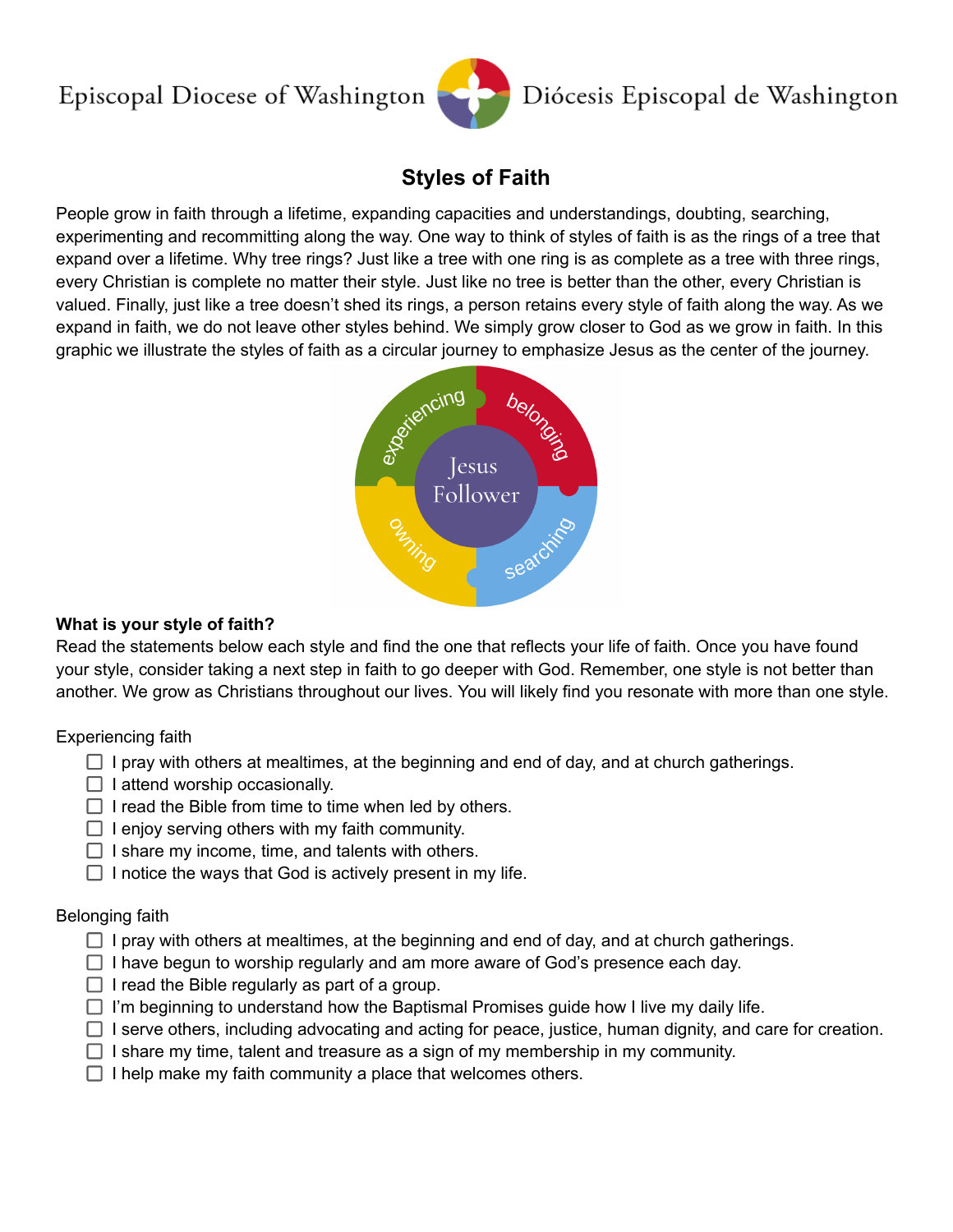# Episcopal Diocese of Washington



Diócesis Episcopal de Washington

# Searching faith

- $\Box$  I am looking for prayer that helps me draw closer to God.
- $\Box$  I attend worship regularly and reflect on what worship means to me.
- $\Box$  I read the Bible regularly and use resources to help me understand its context, history, and meaning.
- $\Box$  I am exploring what Christian beliefs I can claim as my own.
- $\Box$  I reflect on the purpose, and my own call, to serve others and creation.
- $\Box$  I commit to regularly sharing my time, talent and treasure in the community.
- $\Box$  I wonder about the variety of ways people experience God's loving presence in life.

# Owning faith

- $\Box$  I set aside time to pray regularly on my own.
- $\Box$  I worship God in daily life and in community.
- $\Box$  I lead Bible study and can share important Biblical stories with others.
- $\Box$  The Baptismal Promises quide how I live my daily life.
- $\Box$  I structure all aspects of life to join God's reconciling work in the world and as an expression of Jesus' way of love in daily life.
- $\Box$  I give time, talent and treasure in daily life as a grateful response to God's abundant blessings.
- $\Box$  It is natural for me to share my faith story.

# **Experiencing Faith**

Someone expressing this style of faith feels the love of Jesus in community through experiences characterized by love, trust, and acceptance--whether through worship, friendships, or serving others.

Core questions for some with this style are: Who am I as a follower of Jesus? How do I hear and discover what being a follower of Jesus means for me? How do I hear and discover what being an Episcopalian means for me?

## **Belonging Faith**

Someone expressing this style of faith is drawn to a community committed to following Jesus, and enjoys participating in experiences that include a sense of awe, wonder, and mystery. They begin to connect their faith with a sense of feeling at home with a particular group of people in a particular tradition.

Core questions for some with this style are: What gifts do I bring to my community? How do my relationships help me understand God more fully? How does my community inform my attitudes, beliefs, and values?

## **Searching Faith**

Someone expressing this style of faith is in a time of doubting, questioning, experimentation. Their attitudes, beliefs, and values regarding faith have been challenged by a new circumstance, crisis, or relationship. This is a time when a person claims for themselves what they believe. They may make a personal (re)commitment to follow Jesus.

Core questions for some with this style are: What helps me go deeper in my relationship with Jesus? Who are my models and inspiration? How can I reconcile my doubts and my faith?